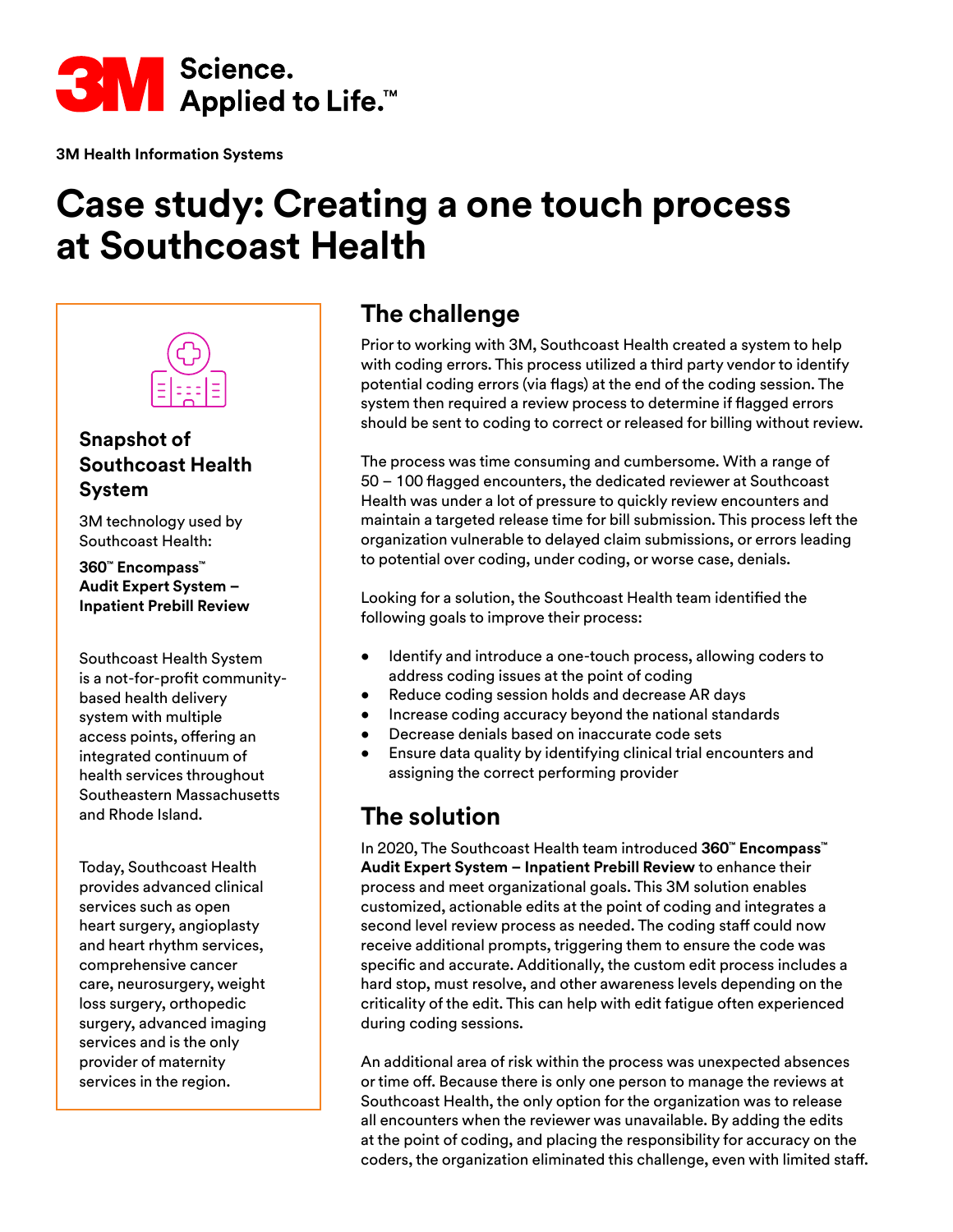# **Getting started**

3M Inpatient Prebill Review provides unlimited opportunities to build edits, so knowing where to start took some planning and analysis. The Southcoast Health team ultimately began by reviewing their existing edits to determine what could be addressed at the front end of the process, looking at the following criteria:

- What flagged encounters were they already seeing on the backend?
- What was the quality team returning?
- What was the impact to:
	- o Revenue
	- o Quality measures that would lead to penalties
- What edits were already firing that could be addressed at the point of coding versus holding for a day or two?

To avoid edit fatigue, Southcoast Health started with a small number of edits (seven) and have gradually added more to the list.

Examples of Southcoast Health custom edits include:

#### **Example 1 – Missing National Institute of Health Stroke Scale (NIHSS) scores**

NIHSS scores are a required component of the quality measures for strokes. Adding a custom edit reminds the coder to assign the NIHSS score during the coding session.

#### **Example 2 – Including a Body Mass Index (BMI) edit**

BMI was a consistent area of risk for Southcoast Health. Using the new 3M Inpatient Prebill Review process, the Southcoast Health team identified 48 potential issues, of which 47 were resolved at the point of coding.



Clinical trials require very specific codes for billing, which can easily be overlooked in the coding workflow. These missed codes can be identified by a claim edit check within the electronic health record (EHR), but this can delay billing by 1-2 days. Using custom edits from 3M Inpatient Prebill Review, Southcoast Health has added additional prompts at the point of coding, eliminating the claim edit checks associated with these coding encounters.

#### **The 3M advantage**

#### **Integrated, actionable edits at the point of coding**

Integrated within the **3M™ 360 Encompass™ System** workflow, 3M Inpatient Prebill Review gives coders the means to resolve potential issues early on at the point of coding, keeping small issues from becoming large ones.

3M Inpatient Prebill Review's actionable edits address coding pain points that align with an organization's coding policies and procedures. These edits provide coders with guidance and education at the point of coding. Actionable edits used during a coding session are also recorded for tracking, trending, routing and reporting purposes.